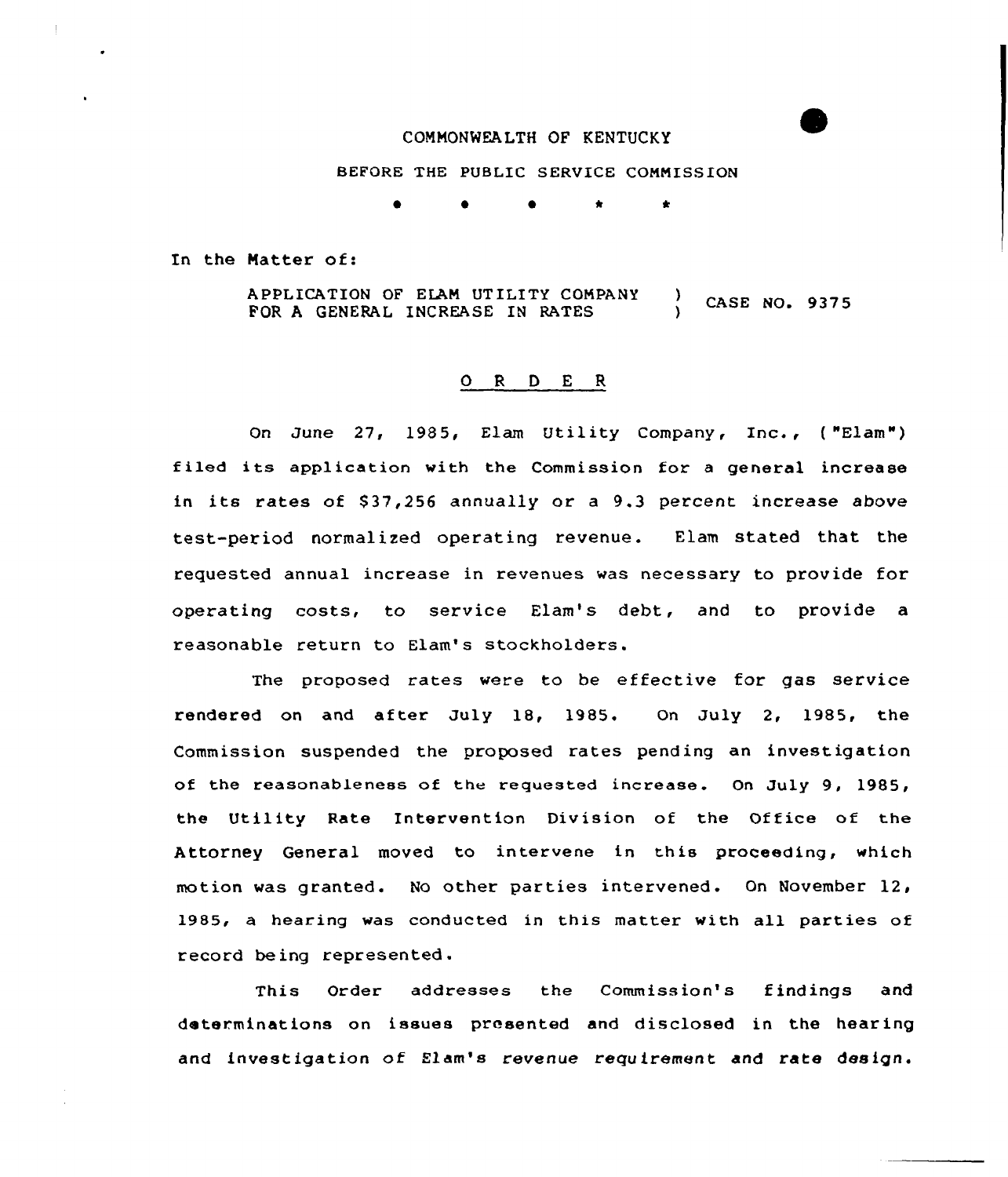This Order finds that Elam's adjusted test-period revenues are sufficient to provide for the costs of operations, to service Elam's debt, and are sufficient to provide a reasonable cash surplus. Therefore, this Order grants no additional revenues.

#### **COMMENTARY**

Elam operates as a public utility providing natural gas service to approximately 393 customers in Nest Liberty and Daysboro, Kentucky.

### TEST PERIOD

Elam has proposed and the Commission has accepted the 12-month period ending March 31, 1985, as the test period tor determining the reasonableness of the proposed rates. In using the historical test period, the Commission has given full consideration to known and measurable changes found reasonable.

### VA LUAT ION

Elam proposed a net investment rate base of  $$473,417$ . The Commission has accepted the proposed rate base with the following modifications!

### Extraordinary Property Losses

Elam proposed to include in its rate base the unamortized portion of \$34,924 in extraordinary property losses<sup>1</sup> resulting from abandoning a portion of its distribution system in  $1980.^2$ 

 $1$  Exhibit No. 2, page 1 of application filed June 27, 1985.

 $2<sup>1</sup>$ Transcript of Evidence ("T.E.") dated November 12, 1985, pp.<br>26-27.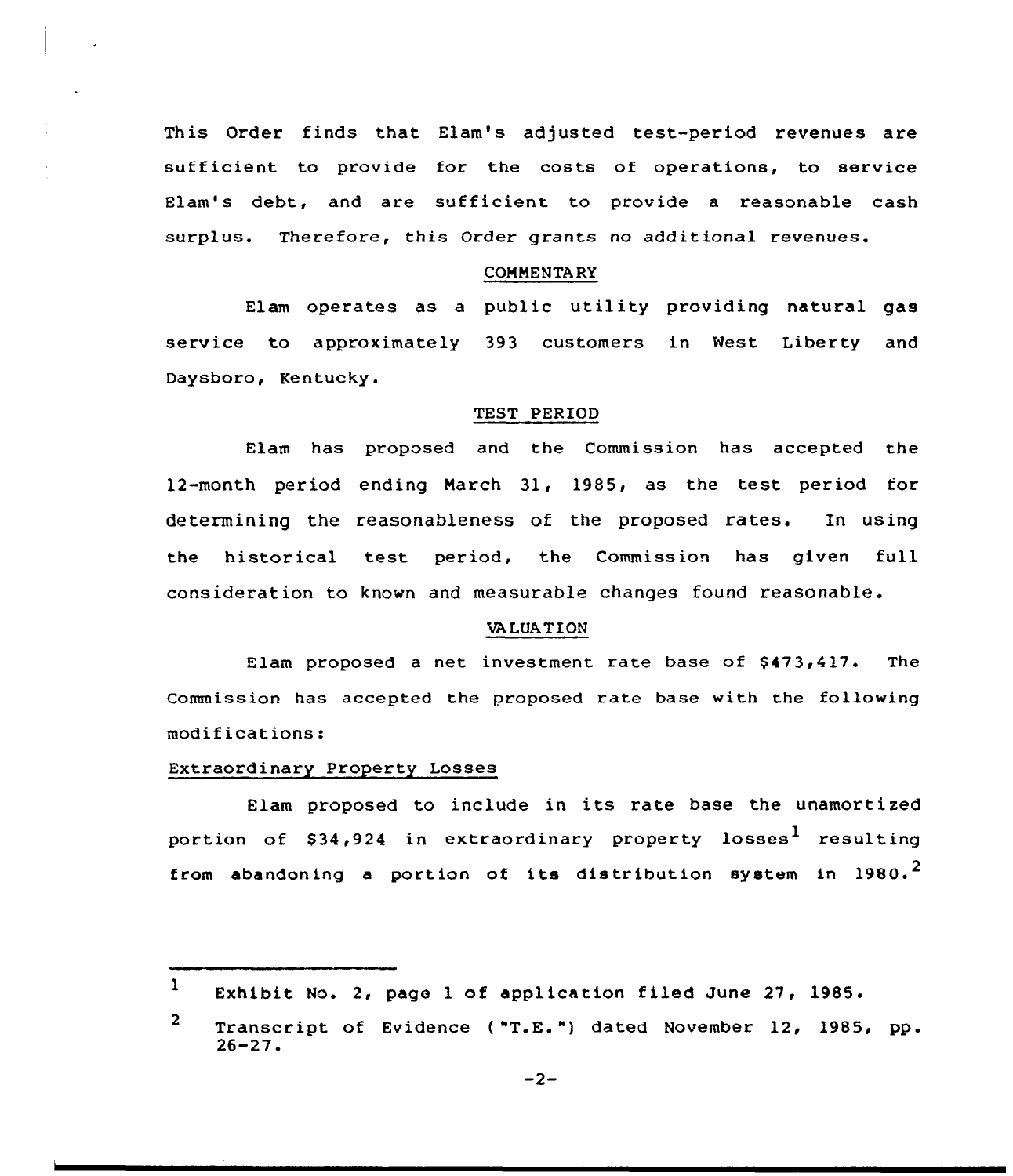In Case No. 8178, Notice to Adjust Rates by Elam Utility Company, Inc., Morgan County, Kentucky, the Commission found that the extraordinary property losses should be disallowed as part of net investment rate base "...as these items of plant are no longer in service." When asked if the circumstances surrounding the extraordinary property loss had changed since the Commission's decision in Case No. 8178, Elam stated, "Circumstances have materially changed during the past several years and can be observed by a review of Elam's financial position and the rapidity with which Elam has filed applications for rate relief with the Commission. The continued lack of adequate rate relief has drained all resources of the company. The inclusion of extraordinary property losses in rate base is an effort to provide a rate base on which the Commission can provide a return which will allow Elam to service its debt, pay expenses, and provide <sup>a</sup> return to its stockholders."<sup>3</sup>

The Commission is of the opinion that utility plant must meet certain minimum criteria for inclusion in rate base. Basically, to be included in rate base, an item must be used and useful; it must be associated with the utility service provided, and the investment must have been prudently incurred. Elam has presented no evidence in this case to show that any of these critera apply in this instance. Therefore, in consideration of the treatment accorded this item in Case No. <sup>8</sup> 17S, and the lack of any additional persuasive evidence, the Commission finds that

3 Response to Item No. 2, October 11, 1985.

 $-3-$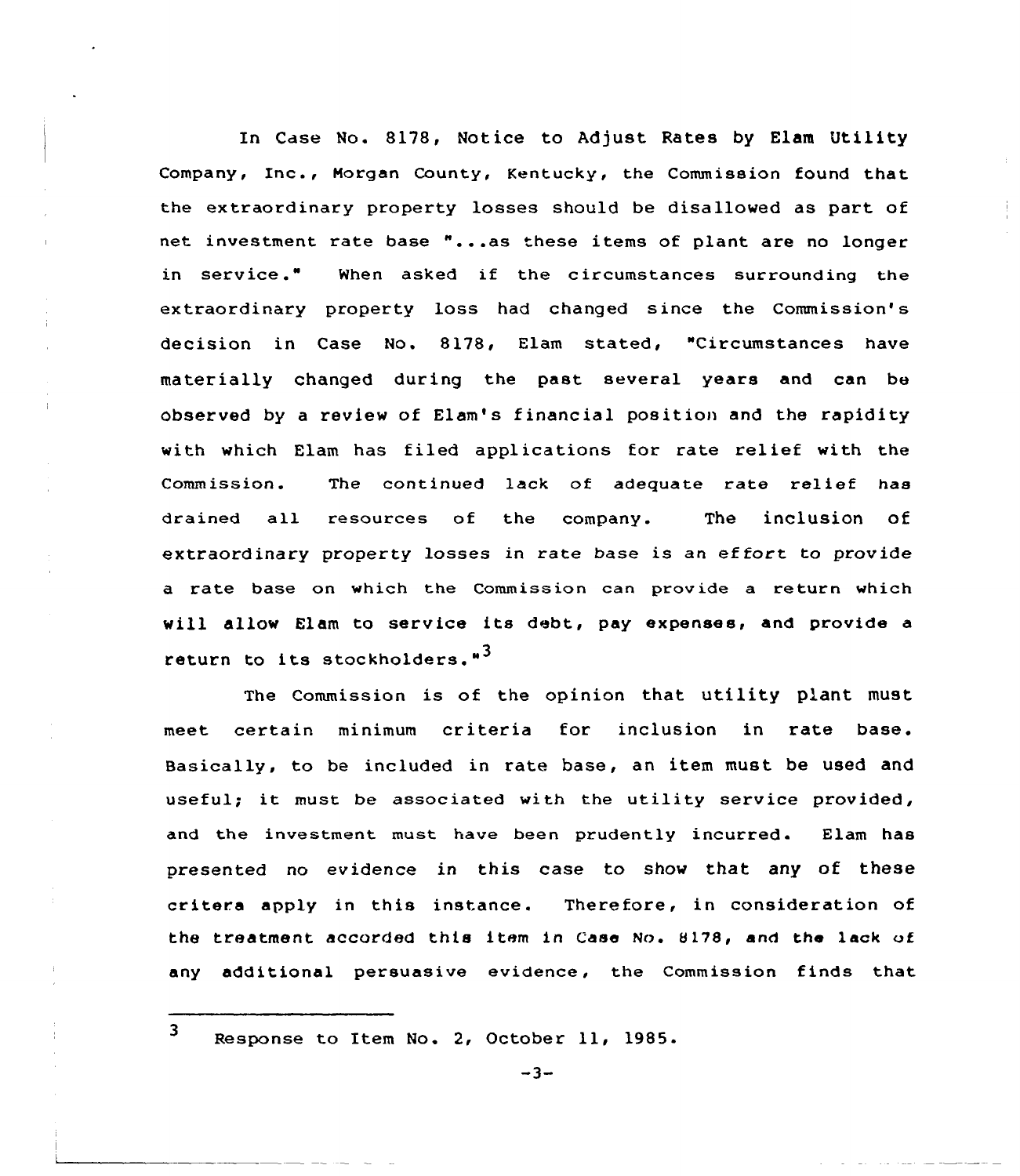the unamortized balance of \$34,924 in extraordinary property losses is not eligible for inclusion in rate base.

## Cash Working Capital

Elam proposed to include a cash working capital allowance of \$ 13,401, based on its proposed operating statement. The Commission has reduced this amount to  $$13,201$  in order to allow 1/8 of the adjusted operating and maintenance expenses less purchased gas found reasonable herein.

Thus, the Commission has determined Elam's net investment rate base to be as follows:

| Utility Plant            | \$523,477           |
|--------------------------|---------------------|
| Reserve for Depreciation | <105,377>           |
| Net Utility Plant        | \$7418,100          |
| Add:                     |                     |
| Prepayments              | 2,103               |
| Materials and Supplies   | 4,889               |
| Cash Working Capital     | 13,201              |
| Net Investment Rate Base | $\sqrt{5}$ 438, 293 |

#### REVENUES AND EXPENSES

Elam reported net income of  $$8,923$  for the test period. In order to reflect current operating conditions, Elam proposed several adjustments to revenues and expenses resulting in an adjusted net loss of \$25,098. The Commission is of the opinion that the proposed adjustments are generally proper and acceptable for rate-making purposes with the following modifications:

### Outside Services

Elam reported 84,819 in test-period outside services expense. Elam proposed an adjustment of \$2,500 to increase this expense based on a 2-year amortization of expected rate case

-4-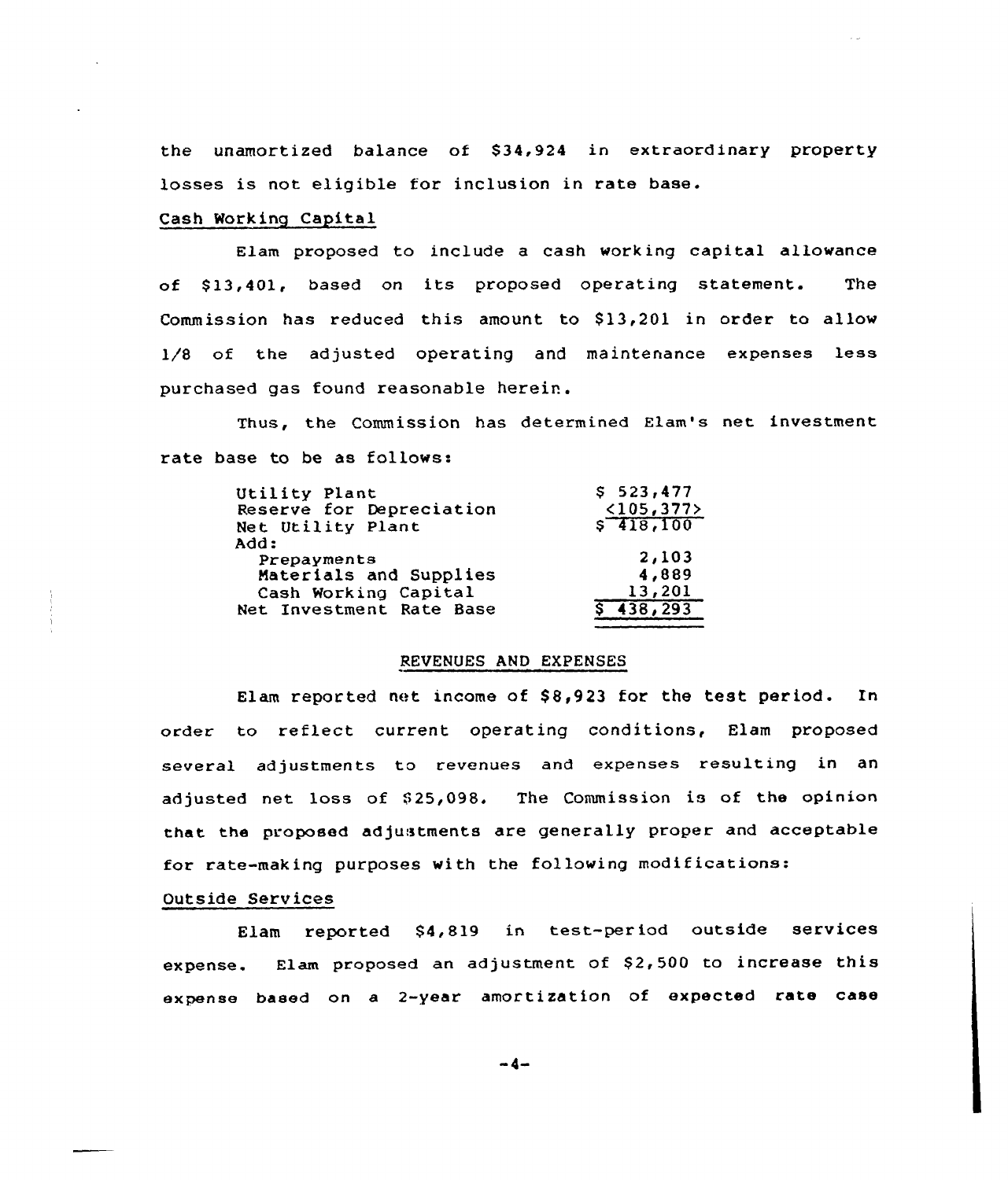expenses of \$5,000. The evidence of record shows that Elam has incurred rate case expenses of  $$5.490.$ <sup>4</sup>

The Commission is of the opinion that the actual amount of expenses incurred is a fair and reasonable amount for rate case expenses. However, the Commission does not agree with the proposed 2-year amortization period for rate-making purposes. The current annual inflation rate is low in comparison to recent historical levels. Elam's up-to-date renovated utility plant should not require unexpected or inflation-sensitive construction expenses. Nor should Elam's cost of debt rise appreciably under inflationary pressure since the large majority of the long-term debt is at low fixed interest rate and other debt is non-interest earning. Additionally, the revenue sufficiency found herein should also delay the necessity of future rate cases. Therefore, the Commission is of the opinion that a 3-year amortization period is more appropriate.

Based on the actual amount of rate case expenses and a 3-year amortization period, the Commission has determined a fair and reasonable amount of outside services expense to be \$6,649 annually for rate-making purposes.

## Income Taxes

Elam reported no income tax expense for the test period. Elam proposed an adjustment to increase income tax expense by \$ 1,520. The adjustment to income tax expense proposed by Elam did not consider the amortization of investment tax credits associated

<sup>4</sup> Response to Item No. 1, October 11, 1985.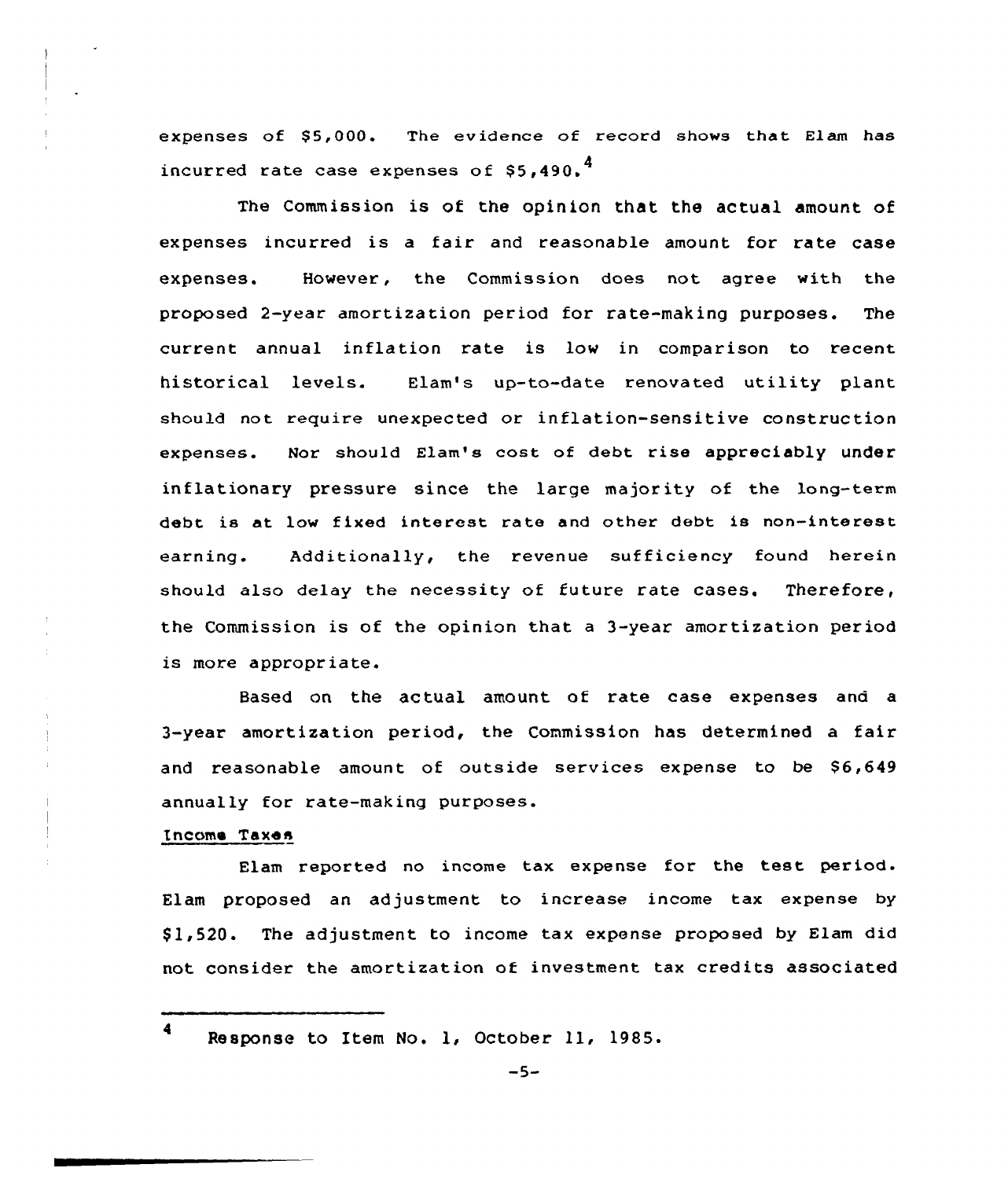with its plant restoration in 1980. Elam incurred plant restoration costs of \$385,903<sup>5</sup> which is subject to investment tax credit benefits of 10 percent for 15-year public utility property.

The ratepayers are obligated to pay for the full cost of service as determined fair and reasonable by the Commission. This obligation includes fully normalized income tax expense. Normalized income tax expense should, however, be reduced by the amortization of investment tax credits over the life of the property. Therefore, the Commission has amortized the total available investment tax credits of \$38,590 over the 30-year depreciable life of Elam's property associated with the credits which results in an annual tax reduction of \$1,286.

Based on the rate of return on rate base as found reasonable elsewhere herein, including the reduction for the amortization of available investment tax credits, the Commission has determined the normalized amount of income tax expense to be \$930 annually.

## Interest Expense

Elam reported long-term interest expense of \$32,176 associated with a 5  $1/8$  percent loan from the Department of Local Government. Elam proposed to reduce the reported amount of long-term interest by \$1,005 to reflect the reduction in the loan balance.

The Commission has found <sup>a</sup> fair and reasonable net investment rate base of \$438,293. According to the test-period

<sup>5</sup> Response to Item No. 7, October ll, 1985.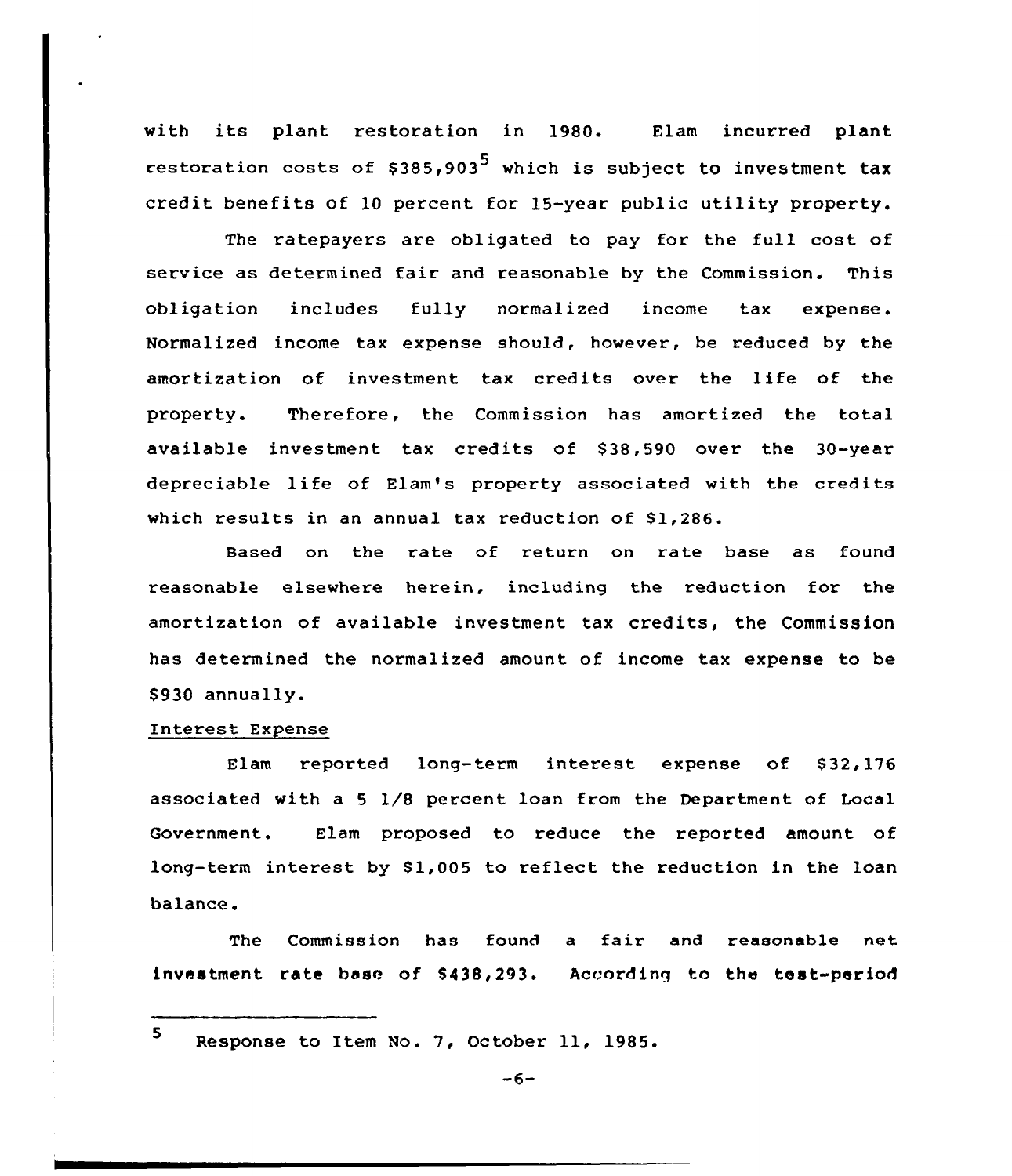balance sheet as filed, Elam reported long-term debt of \$615,009, other capitalization of \$ 29,264, and net proprietory equity Of a negative \$134,183 for a total long-term net capitalization of \$510,090.

Elam's ratepayers are obligated to compensate Elam for the cost of capitalization to provide gas service. Excluding the negative equity of \$134,183, Elam's capitalization exceeds net investment rate base, which is the measure of the amount of capitalization devoted to service, by \$ 205,980. The Commission is of the opinion that it is unfair to require Elam's customers to pay for capitalization from which they receive no benefits. Therefore, the Commission has reduced total long-ter capitalization by  $$205,980.$  Using the 5  $1/8$  percent actual cost rate of Elam's long-term debt and applying the cost to the net investment rate base and capitalization found reasonable herein, the Commission has determined a fair and reasonable amount of normalized interest expense to be  $$22,463$  annually.

Elam reported for the test period \$7,092 in short-term interest expense. Elam proposed to reduce the amount of interest expense by \$3,079 based on an anticipated reduction in the outstanding balance of its delinquent gas purchases owed to its suppliers, Columbia Gas Transmission, Inc., and Capitol Oil, Inc.

Elam's reported test-period short-term interest expense contained \$4,883 in interest expense associated with delinquent gas purchases.6 The Commission is of the opinion that allowing

<sup>6</sup> Response to Item No. 11, October 21, 1985.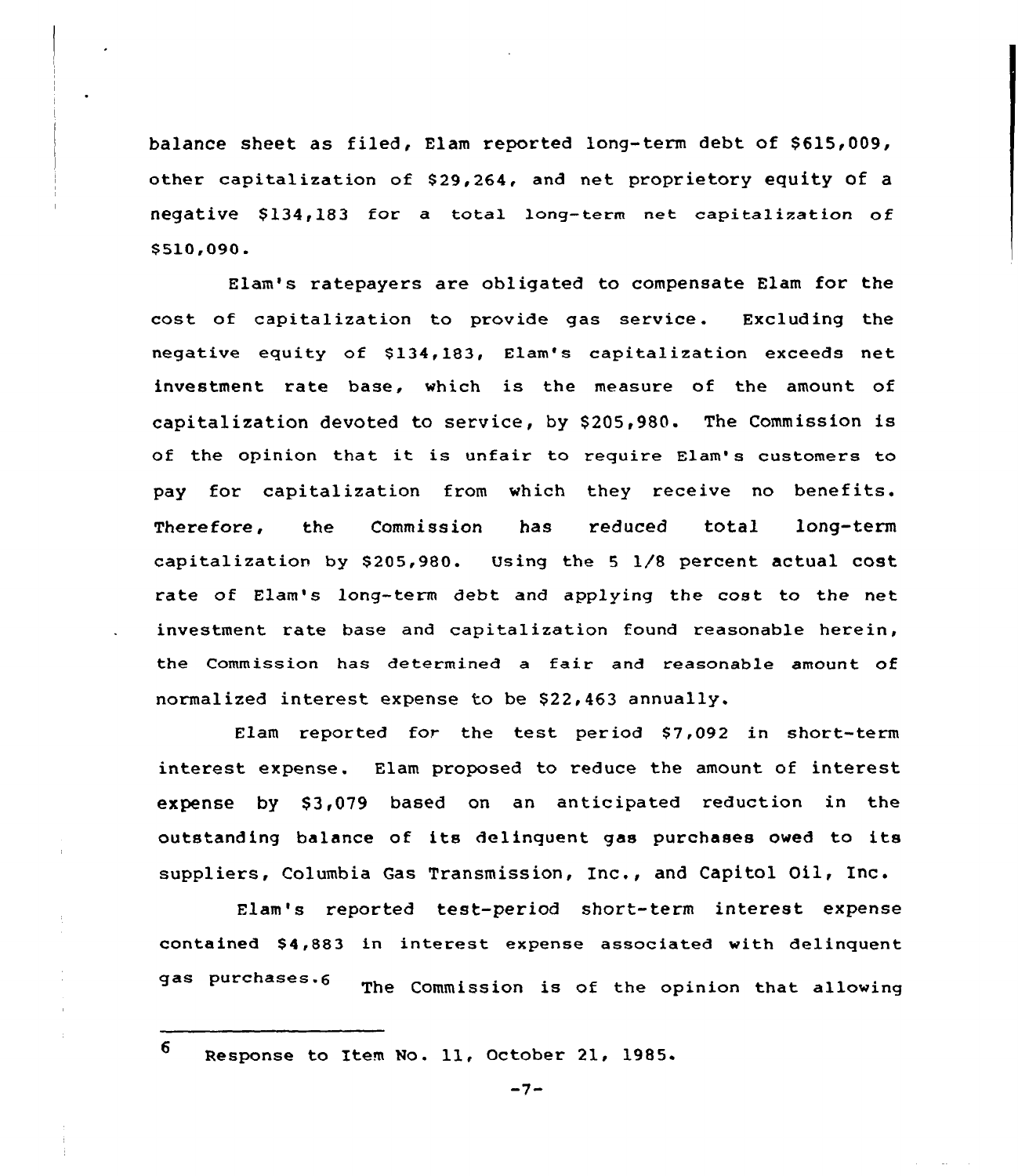debt service associated with past operating expenses, which provides no benefit to current ratepayers, constitutes retroactive rate-making. Additionally, Elam reported 88,923 in net income after all expenses and expense accruals, which clearly demonstrates Elam's ability to have paid the arrearages owed to Columbia Gas Transmission, Inc. Therefore, the Commission has reduced short-term interest expense by  $$4,883$  to  $$2,209$  annually for rate-making purposes.

In determining the amounts of short- and long-term interest expense for rate-making purposes, the Commission is not prohibiting the adequate funding of the actual test-period interest expenses. Based on the adjusted level of revenues allowed herein, Elam's cash flow is adequate and sufficient to service all debt and operating expenses.

With the previously discussed considerations in mind, the Commission has determined <sup>a</sup> fair and reasonable amount of interest expense to be S24.672 annually.

### Amortization of Arrearages

Elam proposed an adjustment to amortize  $$57,617$  in arrearages owed to Columbia Gas Transmission, Inc., over <sup>a</sup> 2-year period for rate-making purposes. Elam stated that the amortization of the arrearages should be allowed for rate-making purposes since Elam had made every ef fort to pay these past due amounts for the last <sup>2</sup> years, but has not succeeded due to the

 $-8-$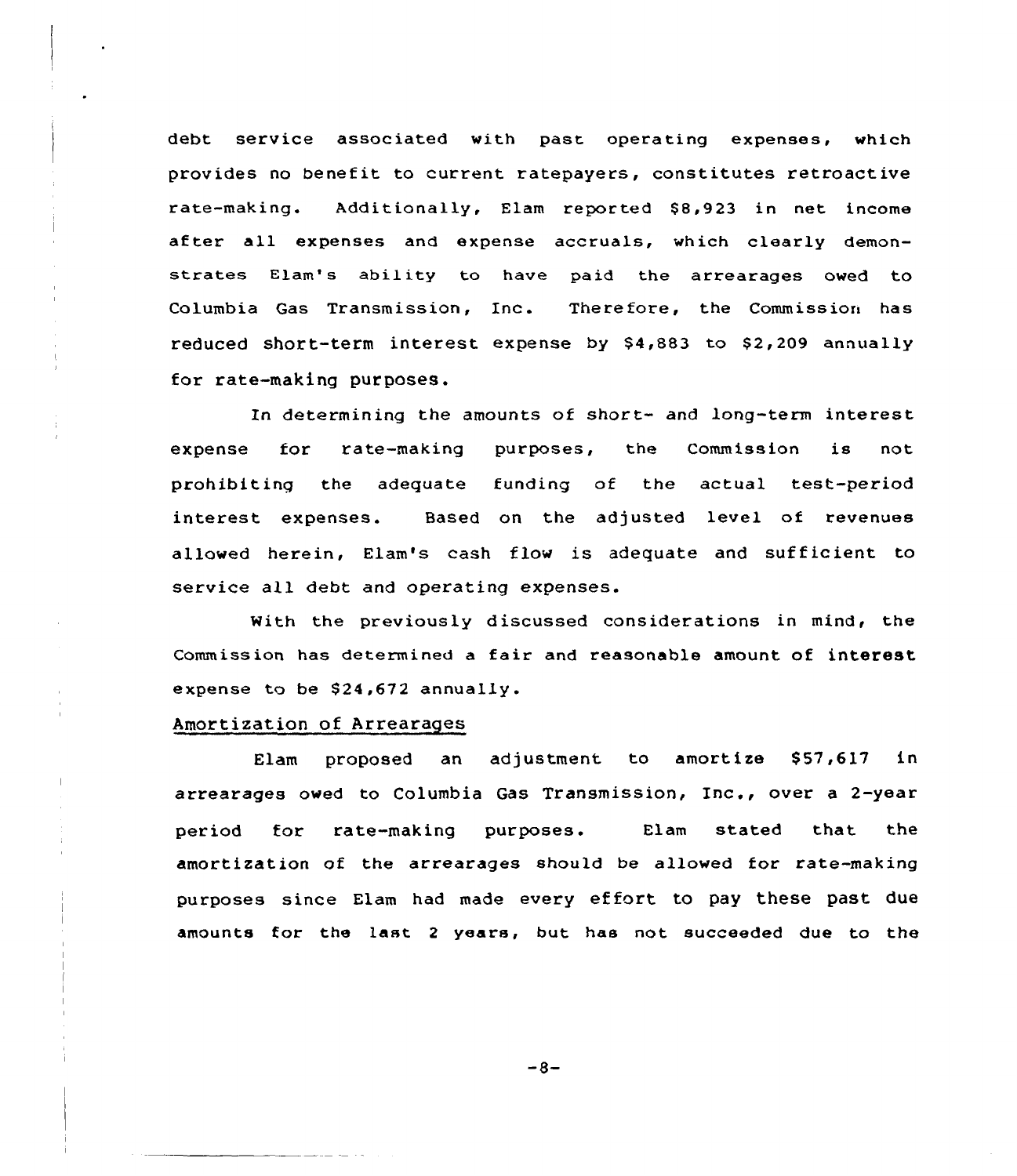marginal operating results brought about by inadequate earning levels authorized by Commission rate Orders.<sup>7</sup>

The Commission is of the opinion that, in this instance, the ratepayers provided the funds to meet Elam's obligations on a current basis. This was a fundamental fact established by the issuance of the Commission's final Order in Case No. 8929, Notice by Elam Utility Company, Inc., to Increase its Rates for Gas Service, issued on May 2, 1984. Past Orders fully included all gas purchase costs. Furthermore, Elam has a purchased gas adjustment clause available to track and recover all legitimate purchased gas costs. No reason exists for this bill to have not been paid, since the purchased gas adjustment clause fully tracks the cost of natural gas.

In <sup>a</sup> growing number of cases, gas utilities are failing to pay their gas bills, expecting the Commission to grant surcharges or to allow an adjustment as proposed by Elam. There is no surer way to jeopardize the utility's ability to provide gas service than to not pay for its gas purchases. It should be the first bill paid, not the last. If gas purchases cannot be paid from current funds, arrearages can either be financed by owners seeking bank loans or by owner-investment. In either case, no double recovery should be alIowed on those funds for rate-making purposes. Therefore, on the basis of these considerations, the Commission denies inclusion of the amortization of delinquent gas purchases.

<sup>7</sup> Response to Item No. 10, August 21, 1985.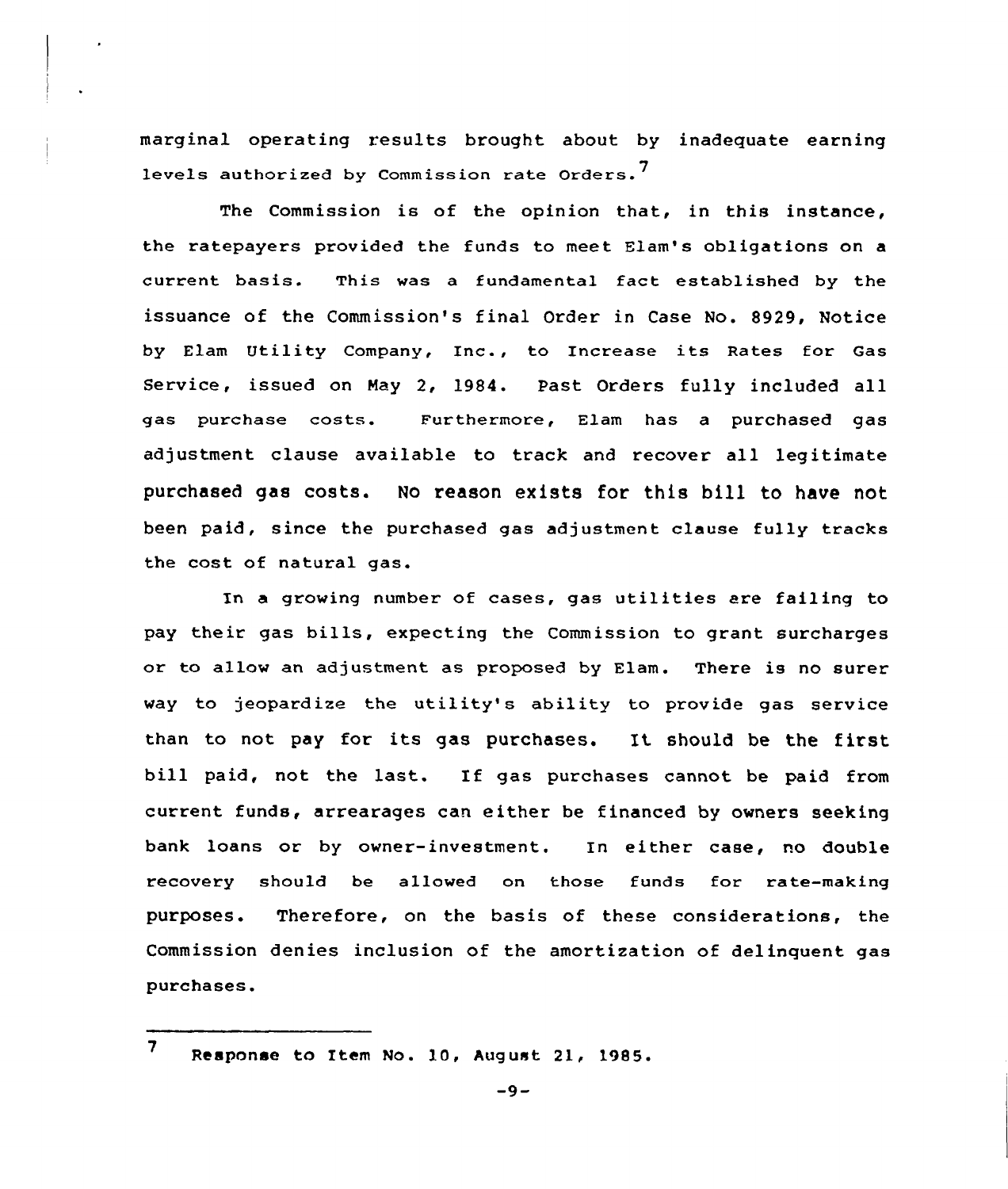## Late-Filed Adjustments

Elam filed two additional adjustments to its test-period statement of operations during the hearing on November 12, 1985. Elam proposed to increase salary and wage expenses by  $$2,139$  and reduce revenues by \$2,937 annually.

The Commission is of the opinion that these adjustments were filed too late to afford the Commission an opportunity to access the reasonableness of these adjustments. Therefore, the Commission denies these adjustments.

The Commission, after consideration of all pro forma adjustments and applicable income tax effects, has determined Elam's adjusted operating results to be as follows:

|                    | Test Period<br>Reported | Adjustments | Test Period<br>Adjusted |
|--------------------|-------------------------|-------------|-------------------------|
| Operating Revenues | \$391,766               | 5.585       | \$397,351               |
| Operating Expenses | $<$ 346,715>            | < 12,676    | $<$ 359,391>            |
| Operating Income   | \$ 45,051               | 5< 7,091    | $\sqrt{5}$ 37,960       |
| Other Income       | 3,140                   | 374         | 3,514                   |
| Other Deductions   | 39,268                  | 14,596      | < 24,672                |
| Net Income         | 8,923                   | 7,879       | 16,802                  |

### RATE OF RETURN

Elam requested a rate of return on net investment rate base of 10 percent. In its most recent case, Elam was allowed a return of 9.85 percent. Since Elam's last case in Nay, 1984, interest rates in general have dropped and the Commission has correspondingly lowered returns allowed to jurisdictional utilities in some instances. At this time, the stockholders have no net investment

 $-10-$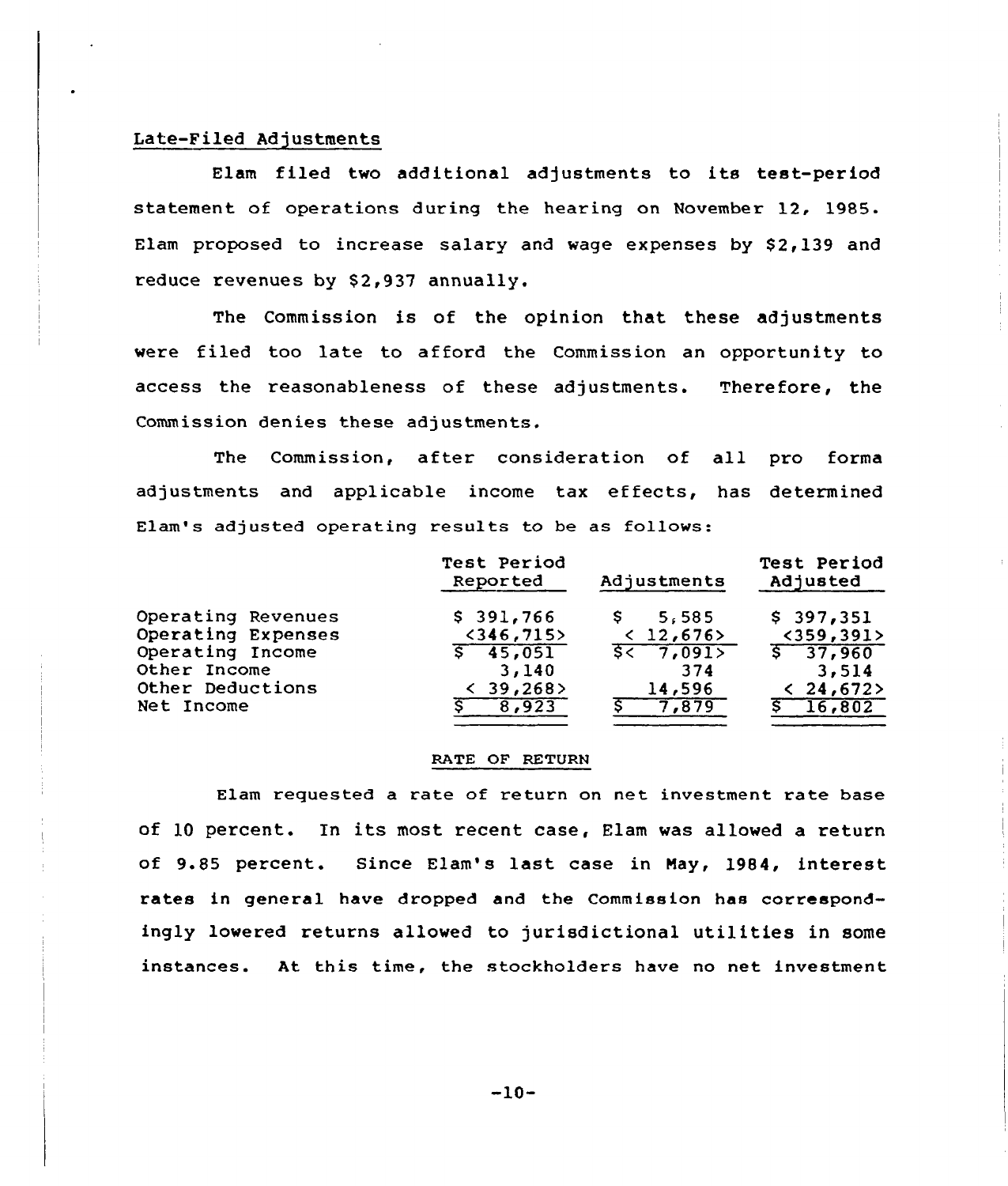in the company. All utility plant is supported by a subsidized loan bearing an interest rate of 5 1/8 percent. By allowing any return at all, the commission seeks not to compensate the stockholders of Elam, for there is no equity to compensate, but rather, to allow the company to maintain a reasonable level of cash reserves and remain a financially viable company. Under present circumstances, the need for cash reserves is minimal. With a newly built system, extraordinary maintenance should be low and the record in this case reflects no plans for major construction. Therefore, the Commission is of the opinion that <sup>a</sup> fair, just and reasonable rate of return on the net investment rate base should be 7.5 percent in that it will allow Elam to pay its operating expenses, service its debt, and provide <sup>a</sup> reasonable surplus for cash reserves.

### REVENUE REQUIREMENTS

The Commission has determined that Elam does not need additional annual operating income to produce an overall return on net investment rate base of 7.5 percent. After the provision for income taxes of \$930, there is an overall revenue sufficiency of approximately \$6,393 annually which yields a rate of return on net investment rate base found reasonable herein of 9.46 percent. Therefore, the Commission denies any additional annual revenues.

### FINDINGS AND ORDERS

The Commission, after examining the evidence of record and being advised, is of the opinion and finds that:

 $-11-$